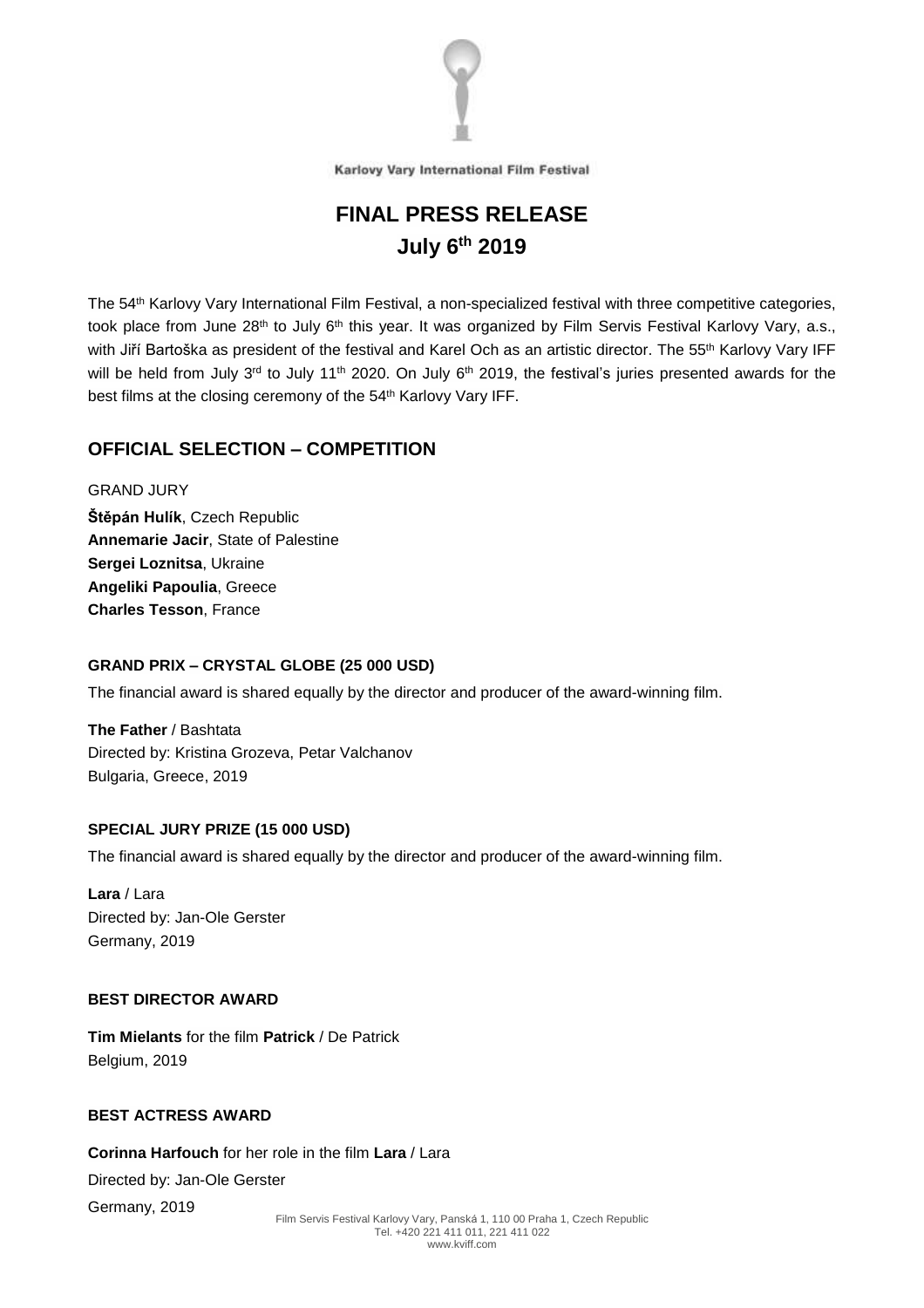

# **BEST ACTOR AWARD**

**Milan Ondrík** for his role in the film **Let There Be Light** / Nech je svetlo Directed by: Marko Škop Slovak Republic, Czech Republic, 2019

# **SPECIAL JURY MENTION**

**The August Virgin** / La virgen de agosto Directed by: Jonás Trueba Spain, 2019

## **SPECIAL JURY MENTION**

Promissing new talent **Antonia Giesen** for her role in the film **The Man of the Future** / El hombre del futuro Directed by: Felipe Ríos Chile, Argentina, 2019

# **EAST OF THE WEST – COMPETITION**

EAST OF THE WEST JURY **Denis Ivanov**, Ukraine **Juho Kuosmanen**, Finland **Tomáš Pavlíček**, Czech Republic **Ioanna Stais**, Greece **Dagnė Vildžiūnaite**, Lithuania

# **EAST OF THE WEST GRAND PRIX (15 000 USD)**

The financial award is shared equally by the director and producer of the award-winning film.

**The Bull** / Byk Directed by: Boris Akopov Russia, 2019

# **EAST OF THE WEST SPECIAL JURY PRIZE (10 000 USD)**

The financial award is shared equally by the director and producer of the award-winning film.

**My Thoughts Are Silent** / Moi dumki tikhi Directed by: Antonio Lukich Ukraine, 2019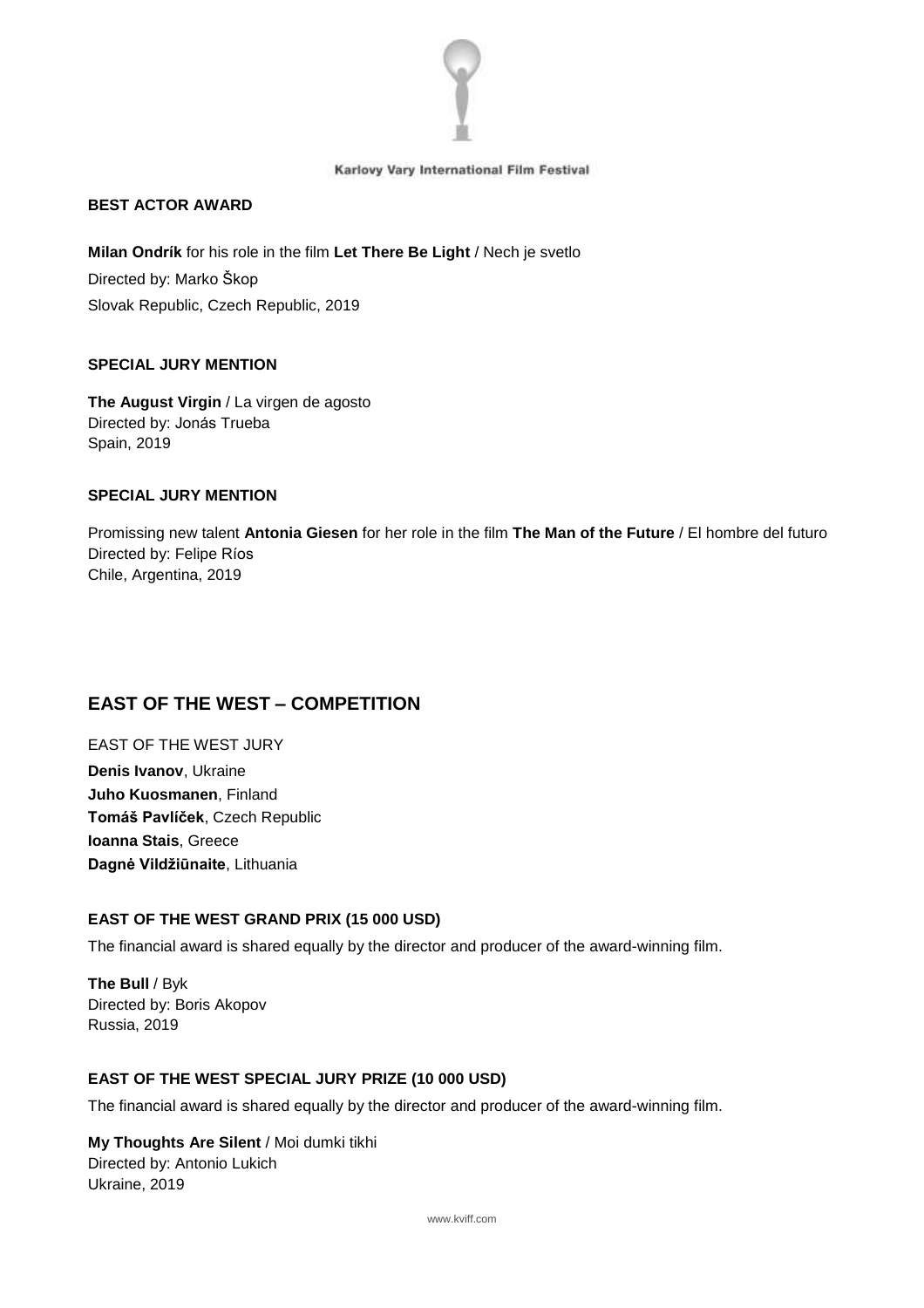

# **DOCUMENTARY FILMS – COMPETITION**

DOCUMENTARY FILMS JURY

**Andreas Horvath**, Austria **Aline Schmid**, Switzerland **Gastón Solnicki**, Argentina

# **GRAND PRIX FOR BEST DOCUMENTARY FILM (5 000 USD)**

The financial award goes to the director of the award-winning film.

**Immortal** / Surematu Directed by: Ksenia Okhapkina Estonia, Latvia, 2019

# **DOCUMENTARY SPECIAL JURY PRIZE**

**Confucian Dream** / Kongzi meng Directed by: [Mijie](https://fis.kviff.com/app/person/48482/Daniel-Zimmermann) Li [China,](https://fis.kviff.com/app/person/48482/Daniel-Zimmermann) 2019

# **PRÁVO AUDIENCE AWARD**

**Jiří Suchý – Tackling Life with Ease** / Jiří Suchý – Lehce s životem se prát Directed by: [Olga](https://fis.kviff.com/app/person/48482/Daniel-Zimmermann) Sommerová Czech [Republic,](https://fis.kviff.com/app/person/48482/Daniel-Zimmermann) 2019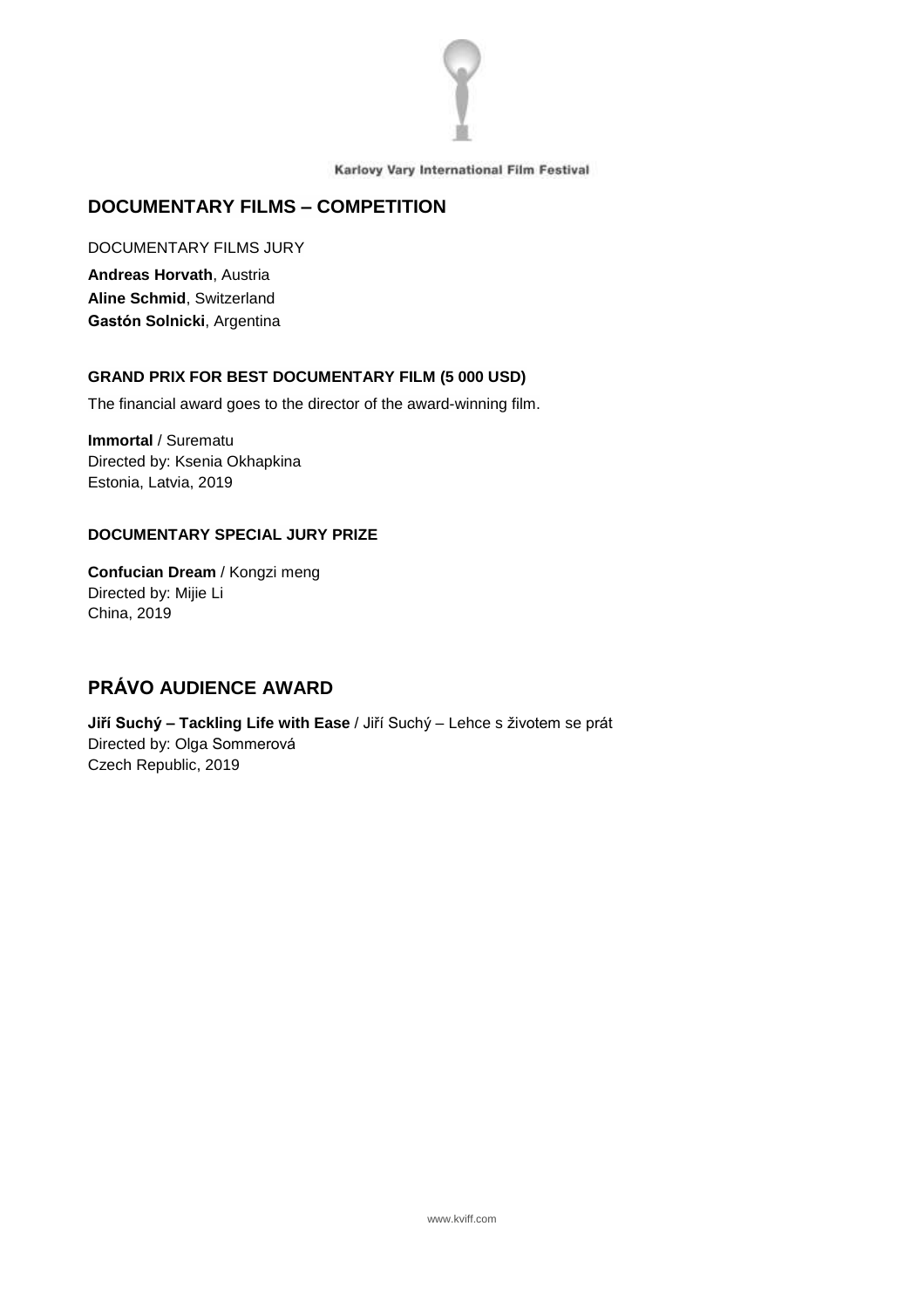

# **CRYSTAL GLOBE FOR OUTSTANDING ARTISTIC CONTRIBUTION TO WORLD CINEMA**

**Julianne Moore**, USA

# **CRYSTAL GLOBE FOR OUTSTANDING ARTISTIC CONTRIBUTION TO WORLD CINEMA**

**Patricia Clarkson**, USA

# **FESTIVAL PRESIDENT'S AWARD FOR CONTRIBUTION TO CZECH CINEMATOGRAPHY**

**Vladimír Smutný**, Czech Republic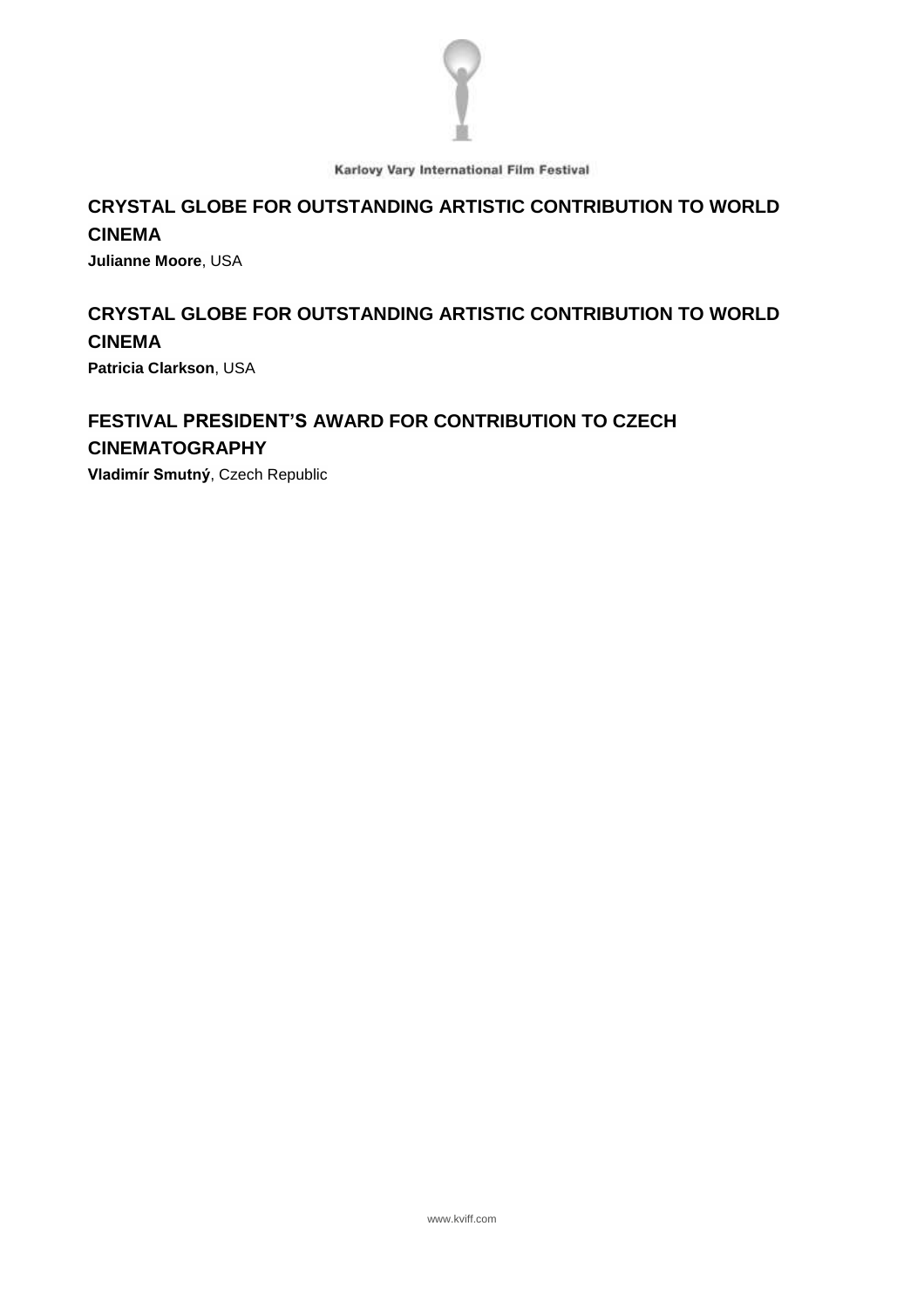

# **NON-STATUTORY AWARDS**

# **AWARD OF INTERNATIONAL FILM CRITICS**

Awarded by The International Federation of Film Critics (FIPRESCI).

FIPRESCI JURY **Hugo Emmerzael,** Netherlands **Viktor Palák,** Czech Republic **Ana Sturm,** Slovenia

**The August Virgin** / La virgen de agosto Directed by: Jonás Trueba Spain, 2019

# **THE ECUMENICAL JURY AWARD**

THE ECUMENICAL JURY **Alyda Faber**, Canada **Martin Horálek**, Czech Republic **Peter Sheehan**, Australia

**Lara** / Lara Directed by: Jan-Ole Gerster Germany, 2019

#### **Ecumenical Jury Commendation**

**Let There Be Light** / Nech je svetlo Diected by: Marko Škop Slovak Republic, Czech Republic, 2019

# **FEDEORA AWARD**

Federation of Film Critics of Europe and the Mediterranean for the best film from East of the West – Competition section.

FEDEORA JURY **Maja Bogojević,** Monte Negro **Pavlina Jeleva,** Bulgaria **Chiara Spagnoli Gabardi,** Italy

**Passed by Censor** / Görülmüştür Directed by: Serhat Karaaslan Turkey, Germany, France, 2018

# **FEDEORA JURY Special Mention**

**Aga's House** / Shpia e Agës Directed by: Lendita Zeqiraj Cosovo, Croatia, France, Albania, 2018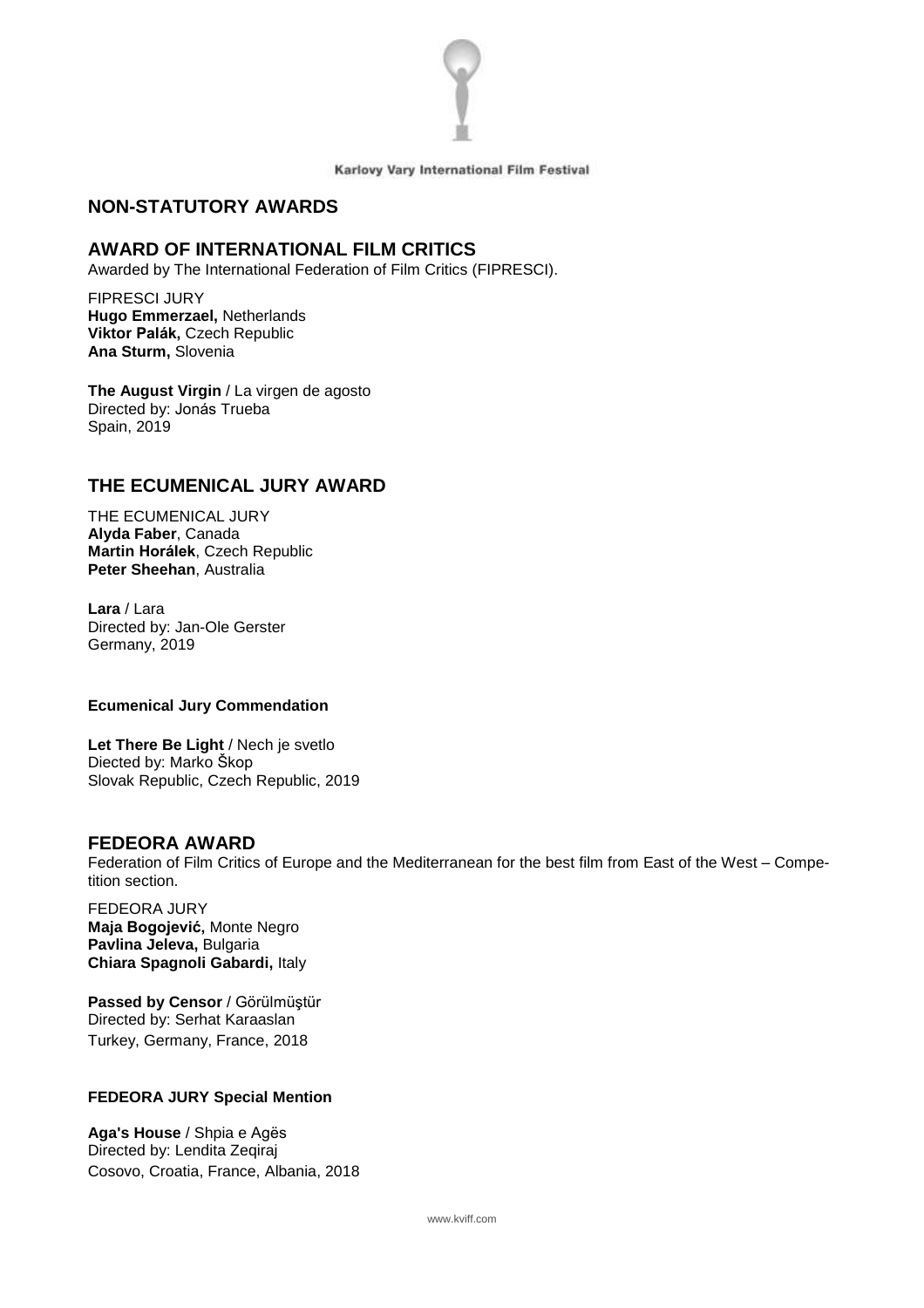

# **EUROPA CINEMAS LABEL AWARD**

For the best European film in the Official Selection – Competition and in the East of the West – Competition.

EUROPA CINEMAS LABEL JURY **Maarten Alexandera,** Belgium **Carinzia Camilleri,** Malta **Éva Demeter,** Hungary **Denis Samardžić,** Bosnia and Herzegovina

**Scandinavian Silence** / Skandinaavia vaikus Directed by: Martti Helde Estonia, France, Belgium, 2019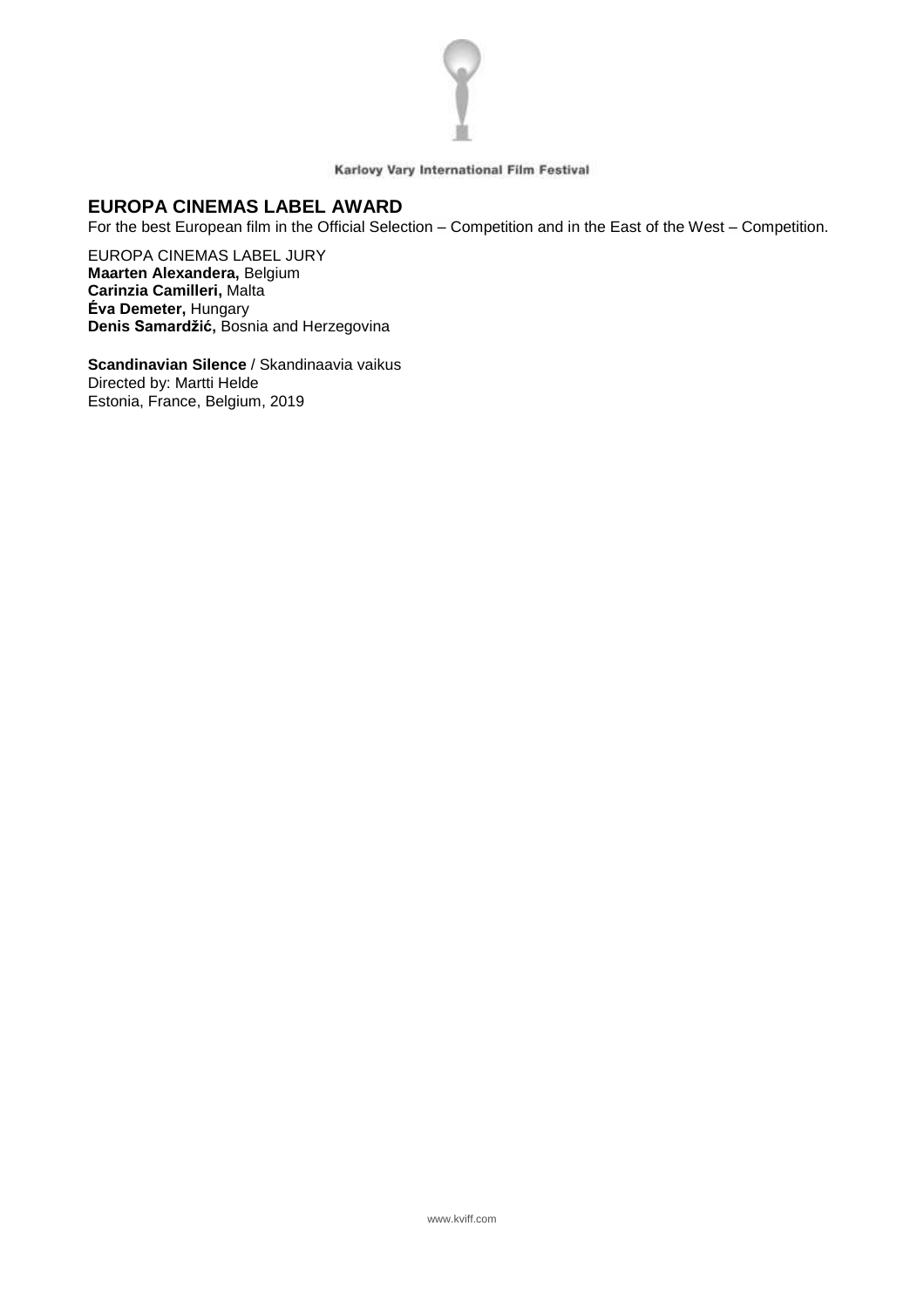

# **KVIFF EASTERN PROMISES WINNERS: WORKS IN PROGRESS, DOCS IN PRO-GRESS, EURIMAGES LAB PROJECT AWARD AND KVIFF & MIDPOINT DEVELOP-MENT AWARD AT KARLOVY VARY IFF 2019**

# **WORKS IN PROGRESS (100,000 Euro)**

**JURY Khalil Benkirane**, Qatar **Aija Berzina**, Latvia **Virginie Devesa**, France

**Works in Progress** is a platform for feature films in progress from Central and Eastern Europe, the Balkans, ex-USSR countries, the Middle East and newly also North Africa, which will premiere after the Karlovy Vary IFF. This year, 9 projects were pitched. The winner was awarded a prize of a **total value of 100,000 EUR**, consisting of postproduction services from UPP (60,000 EUR) and Soundsquare (30,000 EUR) and 10,000 EUR in cash from Barrandov Studio.

**Pigeon's Milk** / Moloko Ptitsy Directed by: Eugen Maryan Producers: Roman Borisevich, Alexander Kushaev, Anna Shalashina Russia, Moldova

# **DOCS IN PROGRESS (5,000 EUR)**

JURY **Pierre-Alexis Chevit,** France **Lejla Dedić**, Bosnia and Herzegovina **Patricia Drati,** Denmark

**Docs in Progress** a platform for documentary films in progress from Central and Eastern Europe, the Balkans, ex-USSR countries, the Middle East and newly also North Africa, that will premiere after the Karlovy Vary IFF. This year, 8 projects were pitched. The winner was awarded a prize of **5,000 EUR.**

**The Silhouettes** / Saayeha Directed by: Afsaneh Salari Producers: Afsaneh Salari, Jewel Maranan Iran, Philippines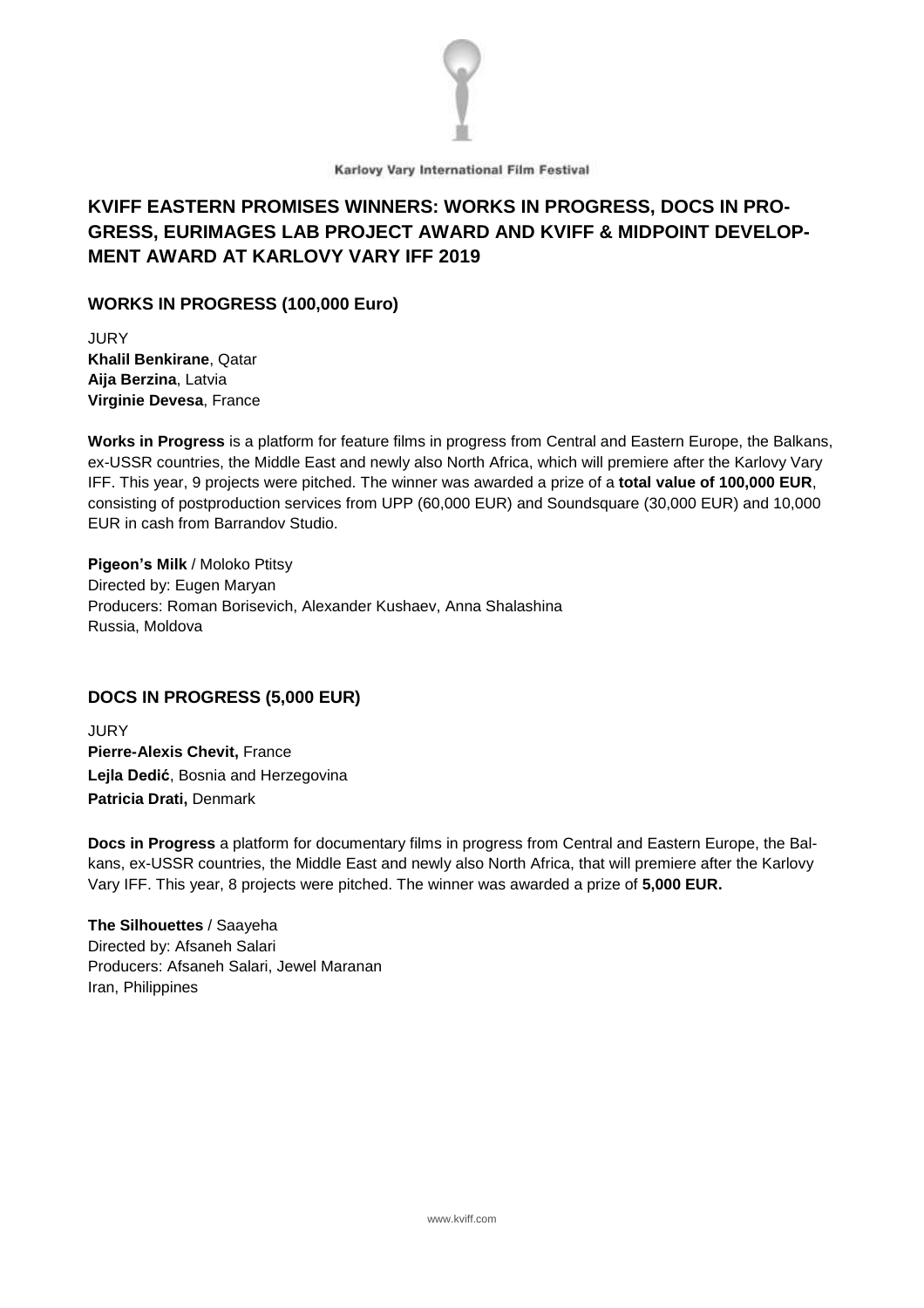

# **EURIMAGES LAB PROJECT AWARD (50 000 EUR)**

**JURY Majlinda Tafa**, Albania **Tereza Nvotová**, Slovak Republic / Czech Republic **Frank Peijnenburg**, Netherlands

The Karlovy Vary IFF is the first of 4 European film festivals of the festival season to award the Eurimages award. The prize in the value of **50,000 EUR** is dedicated to films in the production or postproduction stage that cross traditional forms of cinematographic expressions and are produced in international collaborations. This year's KVIFF saw 8 project pitches from the Eurimages fund member countries.

#### **Bottled Songs**

Directed by: Kevin B. Lee, Chloé Galibert-Laîné Producers: Kevin B. Lee, Chloé Galibert-Laîné Germany, France, USA, Finland

# **KVIFF & MIDPOINT DEVELOPMENT AWARD (10 000 EUR)**

For the first time this year, the Karlovy Vary IFF in collaboration with MIDPOINT script and project development program as well as When East Meets West co-production market and Trieste Film Festival also awarded the KVIFF & MIDPOINT Development Award. The award is designed for screenplays that have gone through development within the Feature Launch 2019 program and are ready for co-production. This year's KVIFF saw 8 Works in Development pitches, and the winner received a cash prize of 10,000 EUR.

**Some Birds** / Valami Madarak Directed by: Dániel Hevér Producer: László Dreissiger **Hungary** 

In cooperation with its partner First Cut Lab, the Industry Office also announced adding one more KVIFF Eastern Promises platform to its program for 2020: from next year on, the First Cut+ section will bring expert consultancy on editing and marketing strategy to 8 feature films in the rough-cut stage.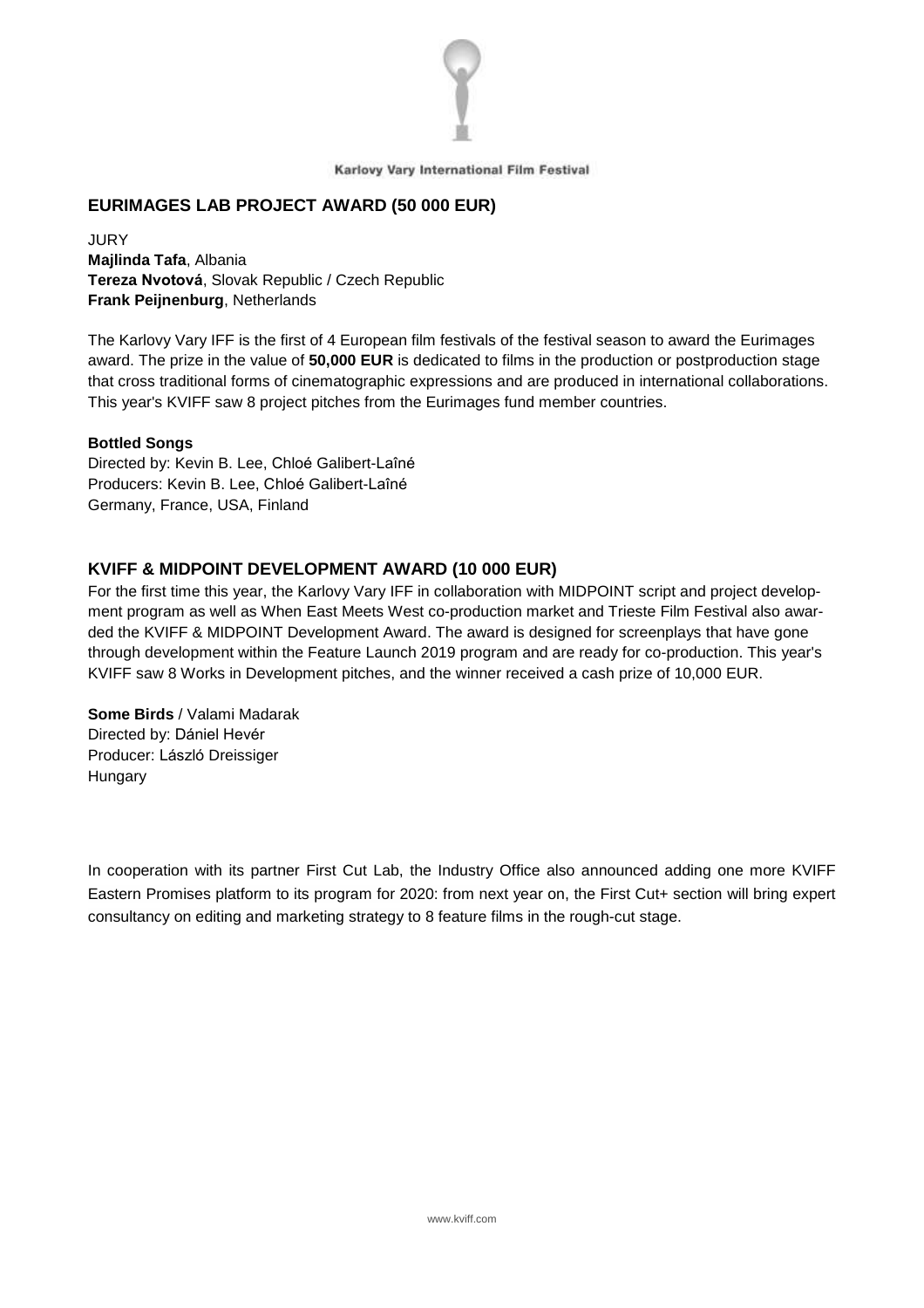

**PARTNEŘI INDUSTRY** Audiovisual Producers' Association Barrandov Studio Creative Europe Desk CZ | Media Czech Film Fund **Eurimages** Europa Distribution First Cut Lab LUX Film Prize MIDPOINT Nespresso Slovak Film Institute Soundsquare Trieste Film Festival UPP Variety When East Meets West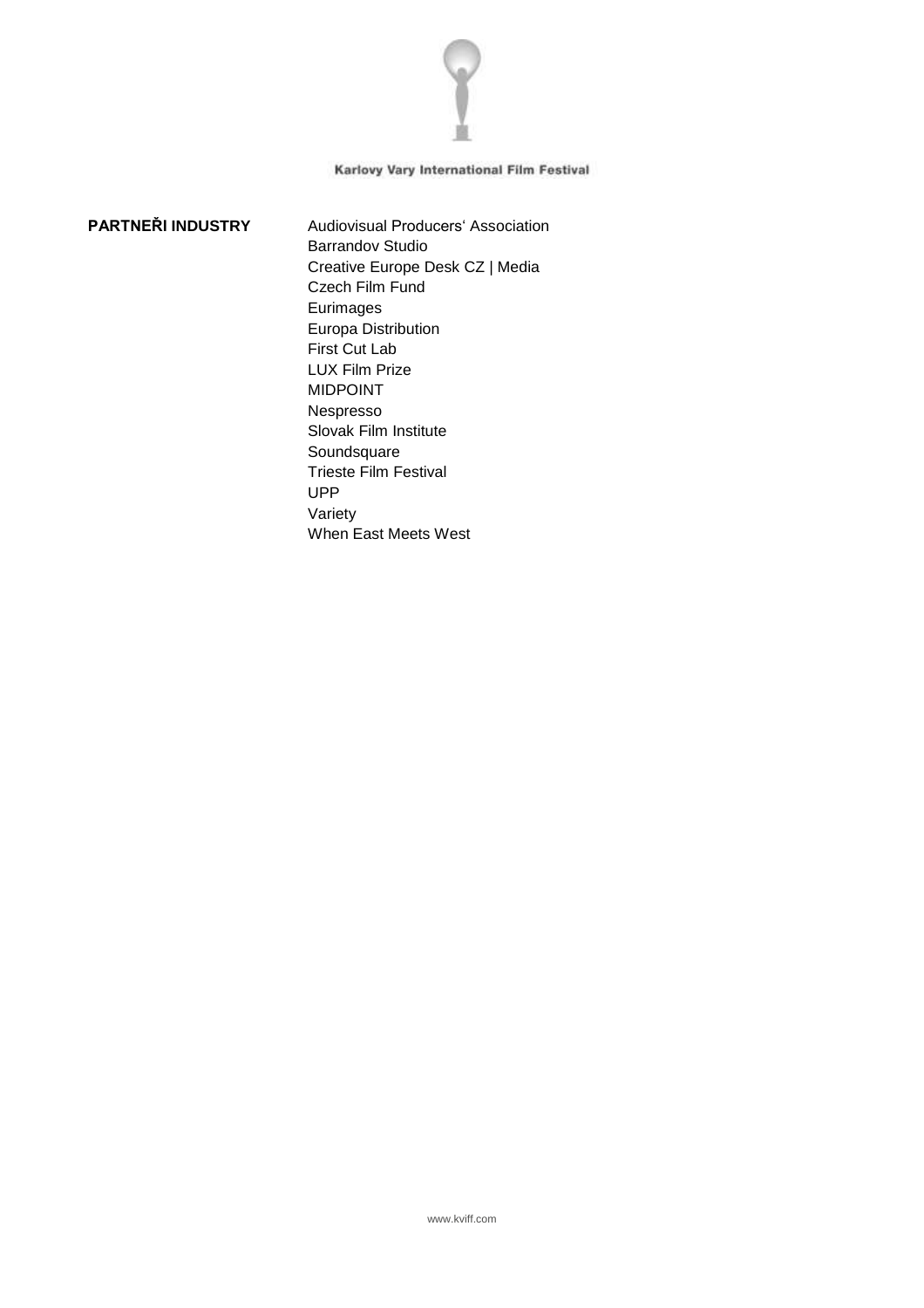

# **STATISTICS OF THE 54 TH KARLOVY VARY IFF 2019**

The 54 th Karlovy Vary IFF 2019 was attended by 12 521 accredited visitors. Of that number 10 363 had Festival Passes, 395 were filmmakers, 1158 film professionals, and 605 journalists.

There were a total of 497 film screenings and total of 139 271 tickets were sold. A total of 182 films were shown: 149 feature films and 33 documentary films. 34 films received their world premiere, while 8 had their international premiere and 6 their European premiere. 206 screenings were personally presented by delegations of filmmakers. 97 Press & Industry screenings were held.

# **FILM INDUSTRY AT THE 54 TH KARLOVY VARY IFF 2019**

1 315 producers, sales representatives, film buyers, distributors, film festival programmers, film institution representatives and other film professionals were accredited for the 54th Karlovy Vary IFF. 730 of the industry professionals came from abroad. 281 film buyers and distributors and 180 film festival programmers came to select new movies as well as nearly 40 works in progress presented at the festival.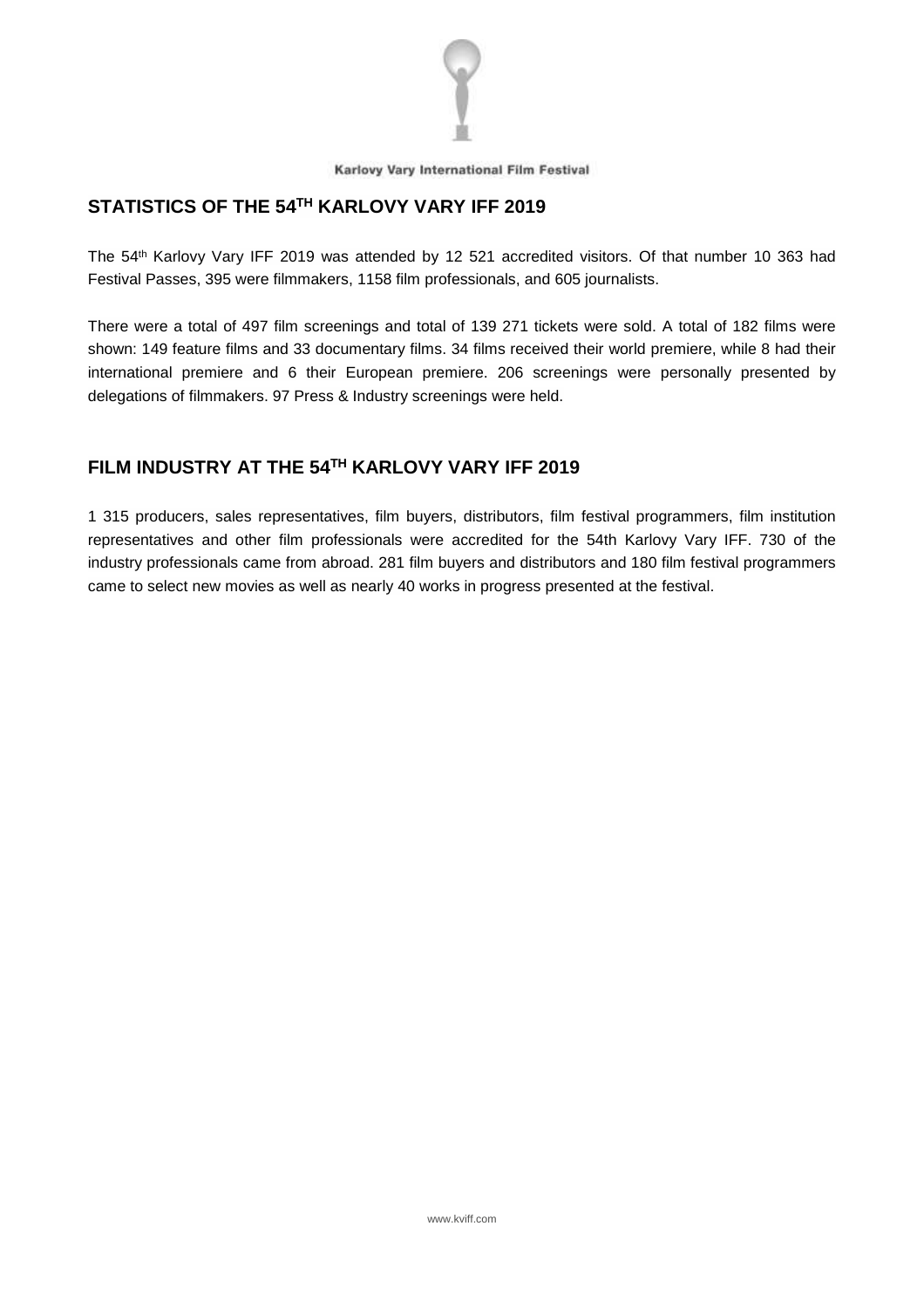

# **ORGANIZER OF THE 54 TH KARLOVY VARY IFF 2019**

Film Servis Festival Karlovy Vary, a.s.

FESTIVAL PRESIDENT Jiří Bartoška

ARTISTIC DIRECTOR Karel Och

EXECUTIVE DIRECTOR Kryštof Mucha

PRODUCTION MANAGER Petr Lintimer

ARTISTIC CONSULTANT Eva Zaoralová

TRAILERS DIRECTORS Ivan Zachariáš and Martin Krejčí

DESIGN Jakub Spurný / Studio Najbrt

FESTIVAL PRODUCTION DESIGNER Martin Chocholoušek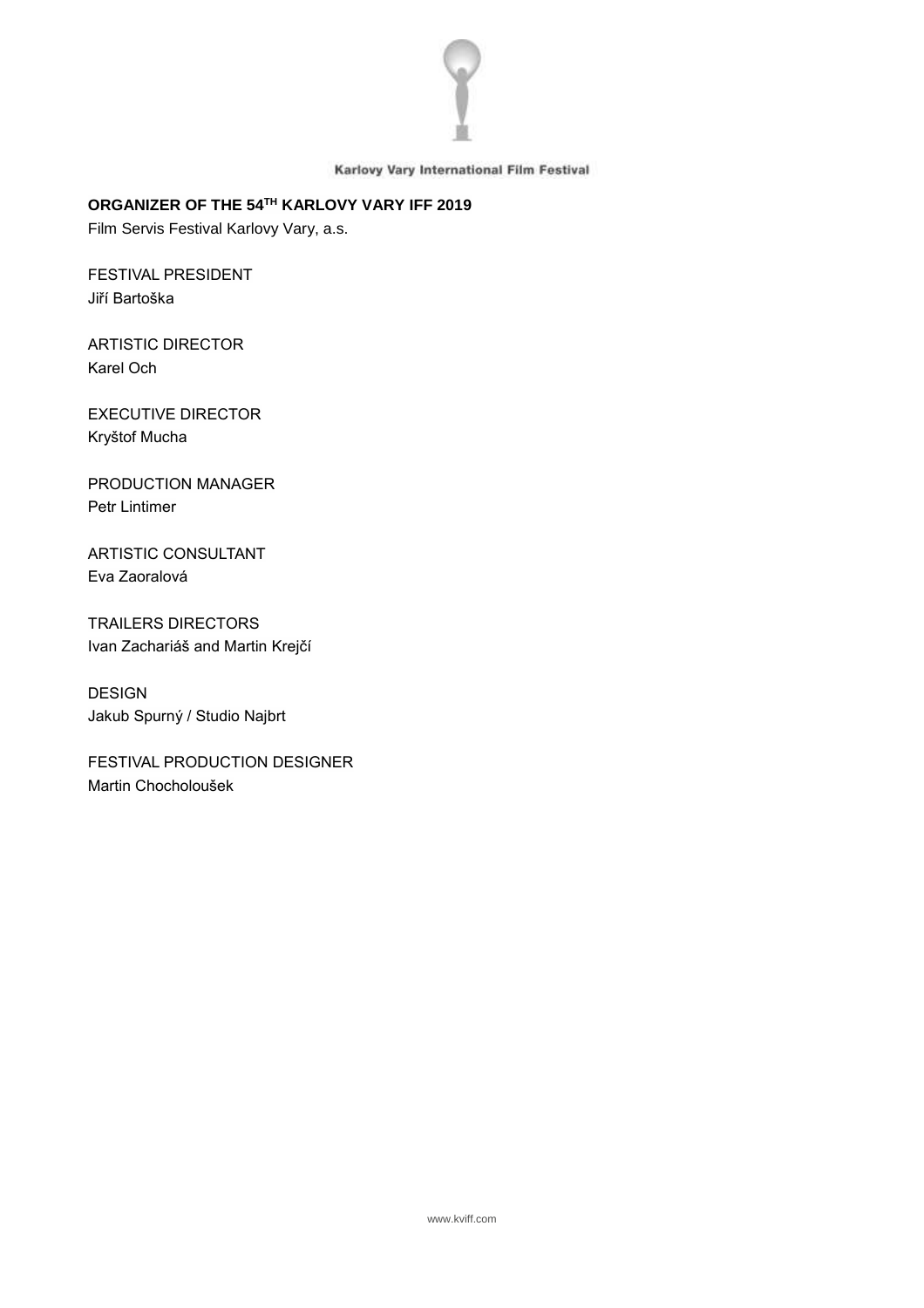

#### **Organizer of the 54 th Karlovy Vary IFF 2019: Film Servis Festival Karlovy Vary, a.s.**

# **Organizers of the 54 th Karlovy Vary IFF thank all partners that helped to carry out the festival.**

The 54 th Karlovy Vary IFF is supported by:

|                                          | <b>Ministry of Culture Czech Republic</b>               |
|------------------------------------------|---------------------------------------------------------|
| Main partners:                           | Vodafone Czech Republic a.s.                            |
|                                          | innogy                                                  |
|                                          | <b>MALL.CZ</b>                                          |
|                                          | <b>Accolade</b>                                         |
|                                          | <b>City of Karlovy Vary</b>                             |
|                                          | <b>Karlovy Vary Region</b>                              |
| Partners:                                | UniCredit Bank Czech Republic and Slovakia, a.s.        |
|                                          | <b>UNIPETROL</b>                                        |
|                                          | <b>SAZKA Group the Europe's largest lottery company</b> |
|                                          | DHL Express (Czech Republic), s.r.o.                    |
|                                          | Philip Morris ČR, a.s.                                  |
|                                          | <b>CZECH FUND - Czech investment funds</b>              |
| Official car:                            | <b>BMW</b>                                              |
| Official fashion partner:                | <b>Pietro Filipi</b>                                    |
| Official coffee:                         | <b>Nespresso</b>                                        |
| Supported by:                            | CZ – Česká zbrojovka a.s.                               |
| Supported by:                            | construction group EUROVIA CS                           |
| Supported by:                            | <b>CZECHOSLOVAK GROUP</b>                               |
| Partner of the People Next Door section: | <b>Sirius Foundation</b>                                |
| Official non-profit partner:             | Patron dětí                                             |
| In cooperation with:                     | <b>CzechTourism, Ministry of Regional Development</b>   |
| Official beverage:                       | Karlovarská Korunní                                     |
| Official beauty partner:                 | <b>Dermacol</b>                                         |
| Official champagne:                      | Moët & Chandon                                          |
| Official beer:                           | <b>Pilsner Urquell</b>                                  |
| Official drink:                          | <b>Becherovka</b>                                       |
| Main media partners:                     | <b>Czech Television</b>                                 |
|                                          | Czech Radio Radiožurnál                                 |
|                                          | <b>PRÁVO</b>                                            |
|                                          | Novinky.cz                                              |
|                                          | <b>REFLEX</b>                                           |
| Media partners:                          | <b>BigBoard Praha PLC</b>                               |
|                                          | <b>ELLE Magazine</b>                                    |
|                                          | magazine TV Star                                        |
| Festival awards supplier:                | <b>Moser Glassworks</b>                                 |
| Software solutions:                      | <b>Microsoft</b>                                        |
| Partner of the festival Instagram:       | <b>PROFIMED</b>                                         |
|                                          |                                                         |

www.kviff.com